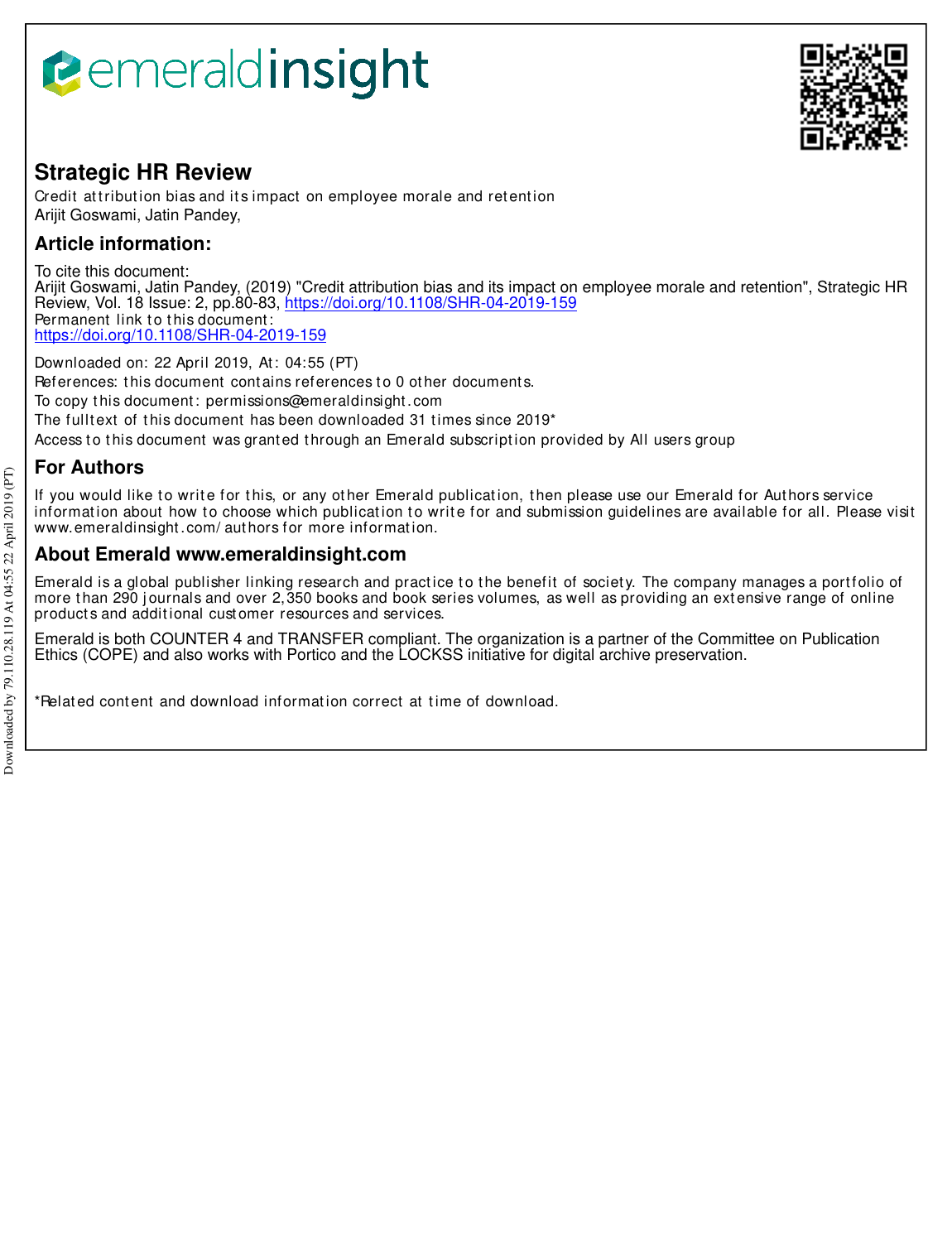# Rewards

# Credit attribution bias and its impact on employee morale and retention

Arijit Goswami and Jatin Pandey

Arijit Goswami is based at the Indian Institute of Management Kozhikode, Kozhikode, India. Jatin Pandey is based at the Department of Organizational Behaviour and Human Resources, Indian Institute of Management Kozhikode, Kozhikode, India.

#### Is someone stealing your thunder?

Mr X woke up early morning, excited about the informal felicitation ceremony at the office that was supposed to recognize the team's success with an international project. After 6 h, Mr X stood silent, applauding as the team leader was credited with all the success, while the team members had to be content with mere references.

Do not be surprised if Mr X seems to be your reflection from your initial years in corporate life or even your current situation. The way recognition is done in corporate circles can get skewed toward a single person. It is not rare to find one person who "steals the thunder," while the rest of the team just wonders why their hard work was in vain. First impressions – reinforced by subsequent interactions with the supervisor – that an employee forms in the minds of the superiors leads to a credit attribution bias, which leads to repeated and continued acknowledgment and disproportionate allocation of benefits to one or two individuals in a team. A lot of psychological factors are at play in such a scenario.

#### The situation

First impressions matter a lot, and it is quite hard to change the perceptions borne out of first impressions. In a

corporate setting, it may so happen that out of a project team, one person shines out. Let us call him "Y." The reasons can be one or more of the following.

#### Organizational factors

- During the job, a person becomes the spokesperson for the team. He/ she is preferred over others for communication with supervisors, either due to his/her greater knowledge or better communication skills. Over time, this person is always pushed to interact with supervisors and steadily, he/she becomes the face of the team. Therefore, the person has higher visibility when it comes to communication between the team and the superiors.
- The zero-sum kind of appraisal system leads Y to try to stand out by increasing visibility in team meetings, regular client calls and occasional meetings with supervisors. The perceived expectation of success that Y gets out of such behavior and the supportive response that he/she gets reinforces the practice.

#### Individual factors

If an employee takes the initiative to be the spokesperson of the team when it comes to stand-up calls or meetings, then he/she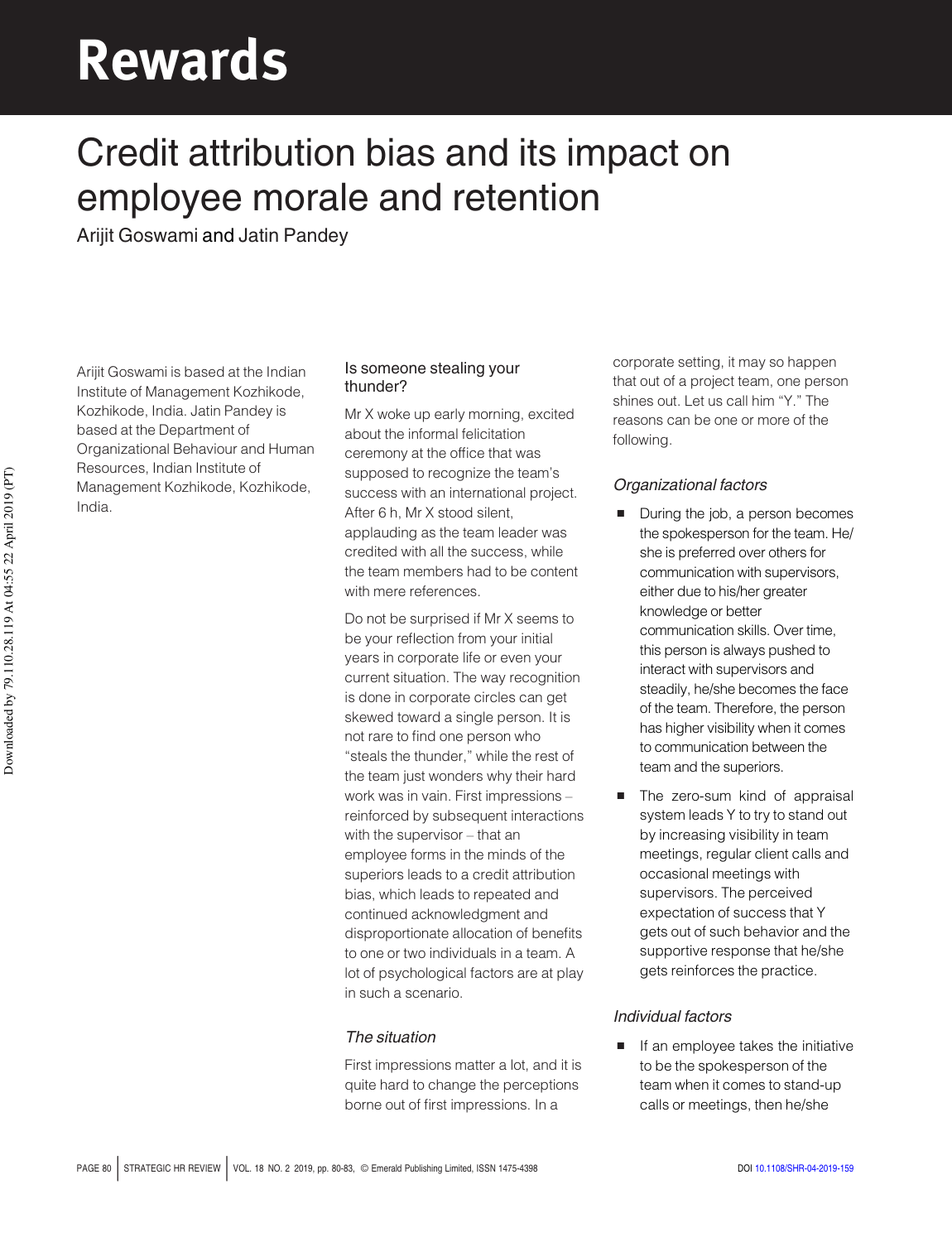eventually gains visibility over other team members. The spirit of initiative that a person shows depends on the proactiveness of the person and his/her willingness to take on additional responsibilities.

 The employee who regularly features in the mail threads and formal channels of communication also tends to become known to others on the supervising team, and slowly the project starts to get associated with the person's name or image in the superiors' minds.

#### Group-level factors

 If the team members depend upon a particular person during any interrogation or give way to his/her words without hesitation when interrupted by him/her, this demonstrates the authority or domination that the person holds over the others. This again can give an impression of the person being an authority that others on the team follow, which makes him/her look like a pseudo-team leader, even though the person may not be so in reality.







 The lack of protest, in a way, legitimizes the behavior of Y and nothing works effectively to sensitize Y of the ill-effect of his/ her actions on the team dynamics. This contributes to the continuation of such behavior, which can be seen by other team members as traits of a "high Mach" personality.

This kind of visibility from supervisors, followership from peers and overt accountability and authority demonstrated by the person leads superiors to use their cognitive filters and biases to form a snap judgment about this person. And such judgments endure for a long time. Over the course of time, whenever the team achieves something or delivers on its responsibilities successfully, the spotlight eventually falls on Y. The superior, owing to the bias that he bears in mind, associates the image of the team with Y. This leads to a glorified image of Y in the minds of the superior, which eventually gets communicated to the peers of the superior, resulting in increased glorification of Y (Figure 1).

The next time, even if Y does not work enough, but maintains a good visibility and rapport, the success of the team is attributed to him, regardless of whose efforts actually led to the project's success. This leads to a credit attribution bias (Figure 2).

#### Reasons

Let us look at this issue through the lens of the actor-based model.

#### Individual

It is not difficult for the individual (Y) to induce a halo effect. The halo effect is one of the biases that can creep into the performance appraisal of a subordinate. Y needs to simply do one of the following to impress his/her superiors: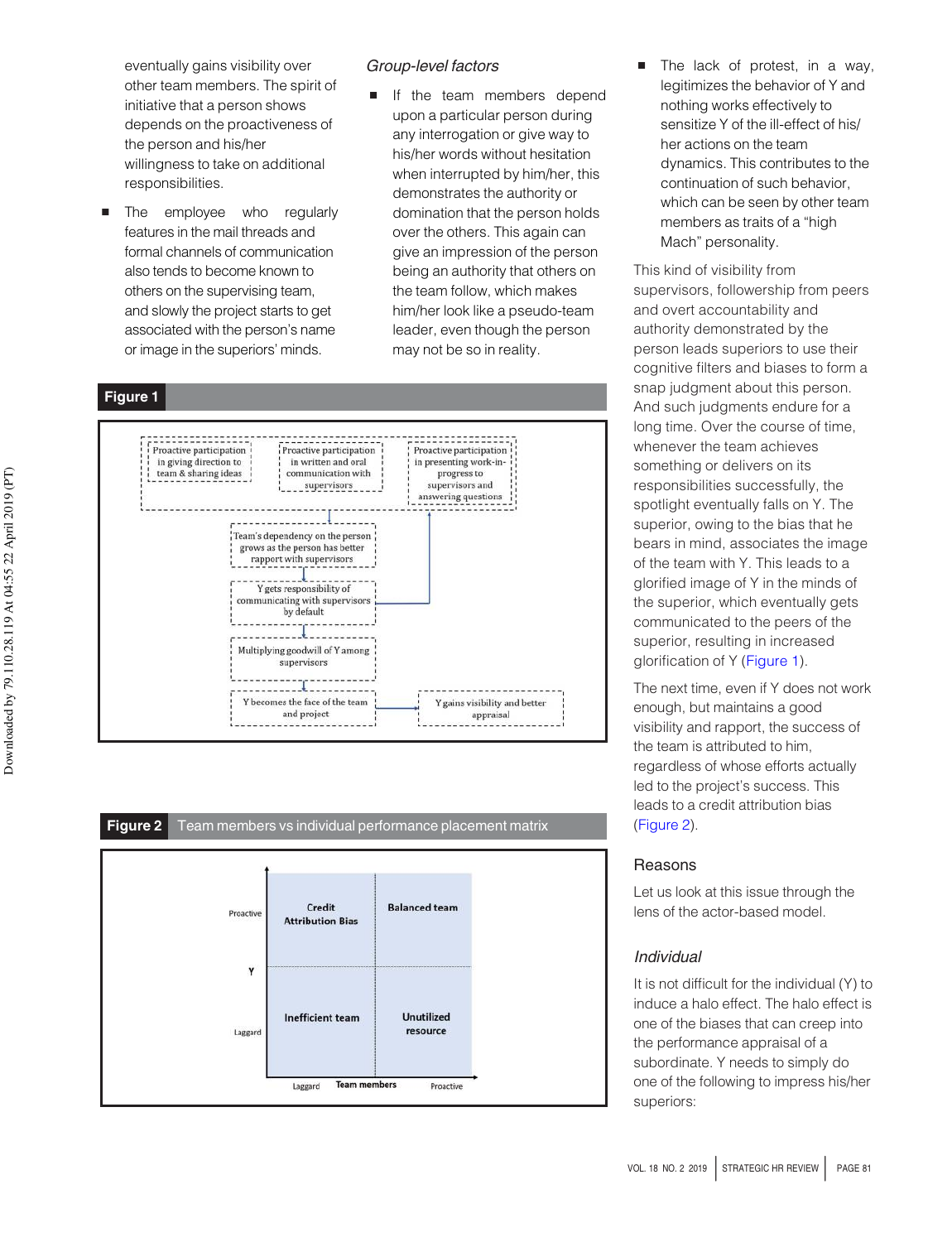- Show proactiveness in communicating with the supervisor through email or other means of correspondence.
- Present the project development to supervisors while the remainder of the team aside.
- Be the first one to answer the queries of the supervisors.
- Act as the liaison between the team and the superiors.

It should be noted that this behavior does not account as organizational citizenship behavior. It is rather about the visibility that an individual maintains about himself. The entire office may be working day and night on a project, but this one man emerges as representative of the team.

Such kinds of scenarios are also found outside of corporate circles. Take for example, a cricket team. The entire team perspires on the field along with the captain for victory. It may so happen that the captain himself underperforms throughout a number of matches. Yet, when it comes to receiving the trophy or to associating a person with the triumph, it is often the captain who gets the limelight.

#### **Supervisors**

In the case of supervisors, who may not see much but just rely on what is presented before them, the positive impression of Y's personality on a supervisor's mind influences the latter's expectations too. The supervisor sees one good quality of Y as a reflection of his overall caliber. This masks the supervisor's outlook, and he does not usually look into who is working and how one is working. Excessive interference into the functioning of smaller teams can be detrimental, which deters managers from looking too closely into the affairs of the team (Figure 3).

Why does the manager not delve deeper into finding out who actually worked well and how to reduce any kind of bias during appraisal system? The main reason is "paucity of time." High work load on supervisors and a high number of subordinates leads to managers using shortcuts in making impressions.

Here is where we see the outcome of a manager's paucity of time and the visibility of one individual. This is exactly where credit attribution bias gets fed. Having no knowledge of the intricacies of the team's work and having an eagle eye's view of the team functioning, the supervisor comes across only Y for official



#### Team members

The team members do not have a clean slate either. Passivity in presentations and discussions portray the team members as inert. The nonrecognition of other team members leads to a Horn effect, due to which other resources do not get rewarded according to what they deserve. The resulting discontent can translate to attrition.

#### Recommendations

Credit attribution bias can be checked through various measures, best understood again through an Actor-based approach.

#### Individual

An individual working along with a team must have high self-monitors. He/she must continuously keep checking if one's actions are leading to credit attribution bias. Though it may seem useful and professionally rewarding in the short run, in the long run, it leads to the souring of relationships with colleagues and can result in poor team dynamics. It is possible that team members collectively speak against Y during any appraisal meeting, which can be the result of well-devised political behavior and planning. The other